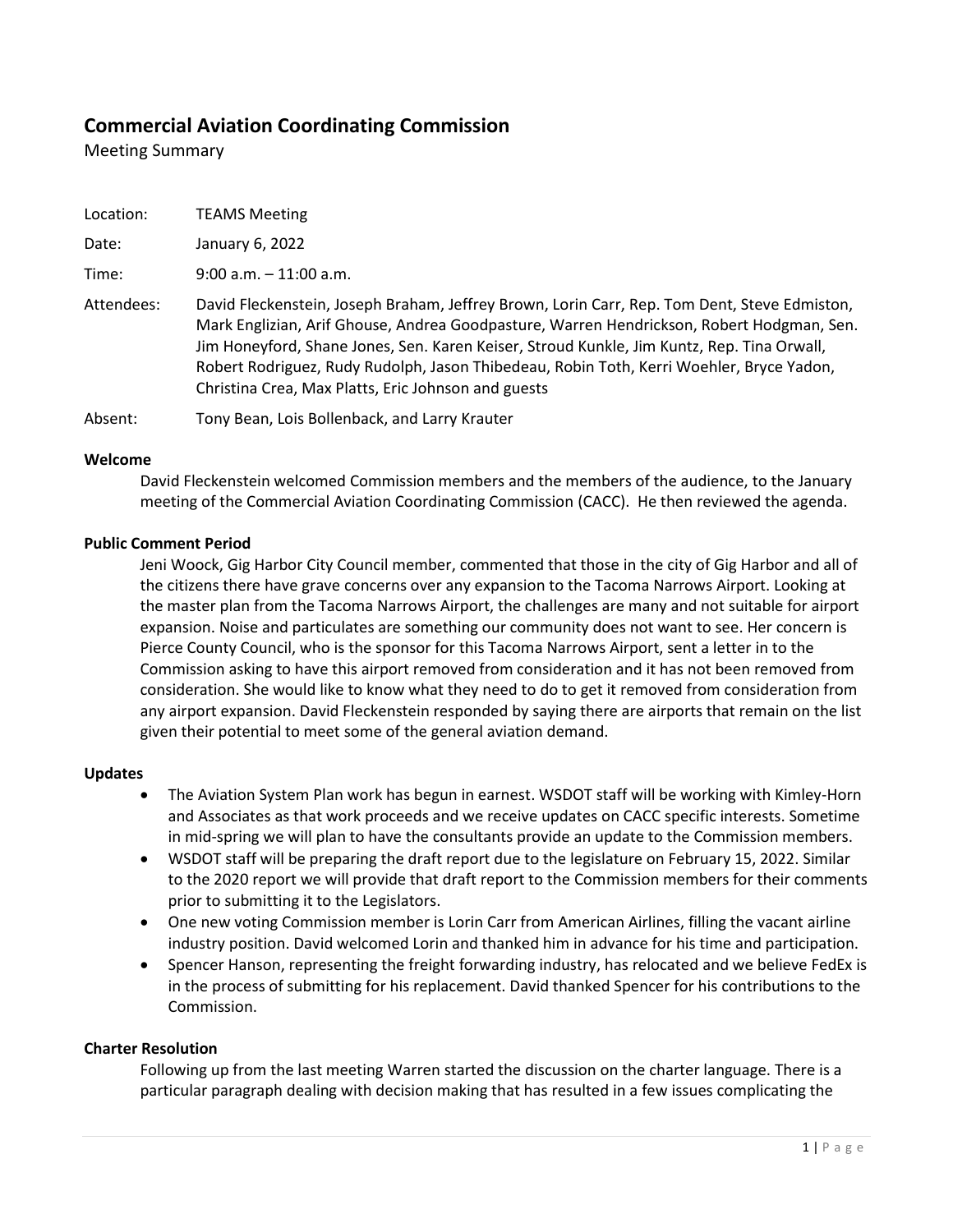Commission's work. Warren shared the existing language in the charter as written and approved in January 2020. Due to the COVID pandemic, the one change with the decision-making section of the charter that did occur was the dates were amended by SSB 5165 as passed by the Legislature earlier this year. Warren went over the identified issues and dates leaving the question, what to do.

A non-binding survey of Commission members over the last few months regarding various options to address the identified issues in terms of quorums, proxies, and voting was inconclusive because the opinions were wide and varied. To reach an acceptable conclusion and to move this process forward Commission Chair, David Fleckenstein, called for the formation of a voting guidelines subcommittee chaired by Warren Hendrickson, Commission Vice-Chair, to devise revised decision-making language for the charter. Volunteers for the subcommittee were two voting members, Arif Ghouse and Robin Toth, and two non-voting members, Representative Tom Dent and Warren. They met virtually on December 6 to review the issues and reach a consensus decision on new language and format to address all the identified issues. Warren then shared the changes and recommendations from the subcommittee.

Proposed new language:

- Robert's Rules of Order shall govern all votes. Proxies shall not be used. Abstentions are permissible. The Commission Chair may opt to use roll call votes.
- The Commission is encouraged to strive for group agreement in its general recommendations. If consensus agreement cannot be reached, a vote of all Commission members may be necessary, and the voting majority shall prevail. The meeting summary will document majority and minority opinions.
- For those votes "…identifying a preferred location for a new primary commercial aviation facility…"
	- o Voting shall be restricted to voting members
	- o The minimum quorum of voting members shall be twelve
	- $\circ$  The minimum number of affirmative votes to achieve a final decision shall be nine
	- o These specific votes are:
		- Recommending a final short list of no more than six locations by February 15, 2022,
		- Identifying the top two locations from the final six locations by October 15, 2022, and
		- Identifying a single preferred location for a new primary commercial aviation facility by February 15, 2023.

# Discussion:

David Fleckenstein thinks this is prudent given all the difficulties people are facing now. We had challenges just this morning with two of our members literally out helping their crews shoveling snow to clear airports. He can see this continuing to be a challenge to have a quorum based on the current charter, so he supports this change.

Warren clarified that this motion vote be conducted, as was the original charter, by all Commission members (voting and non-voting) that are present in this meeting today to approve this change in language. He then asked for a motion from any member if they wish to approve these changes in the decision-making language. Warren then asked for a motion to approve this decision-making language.

Shane Jones so moved; Lorin Carr seconded. No other discussion.

Representative Dent stated that he believes that under Robert's Rules of Order Warren cannot ask for a motion it has to come from the Chair.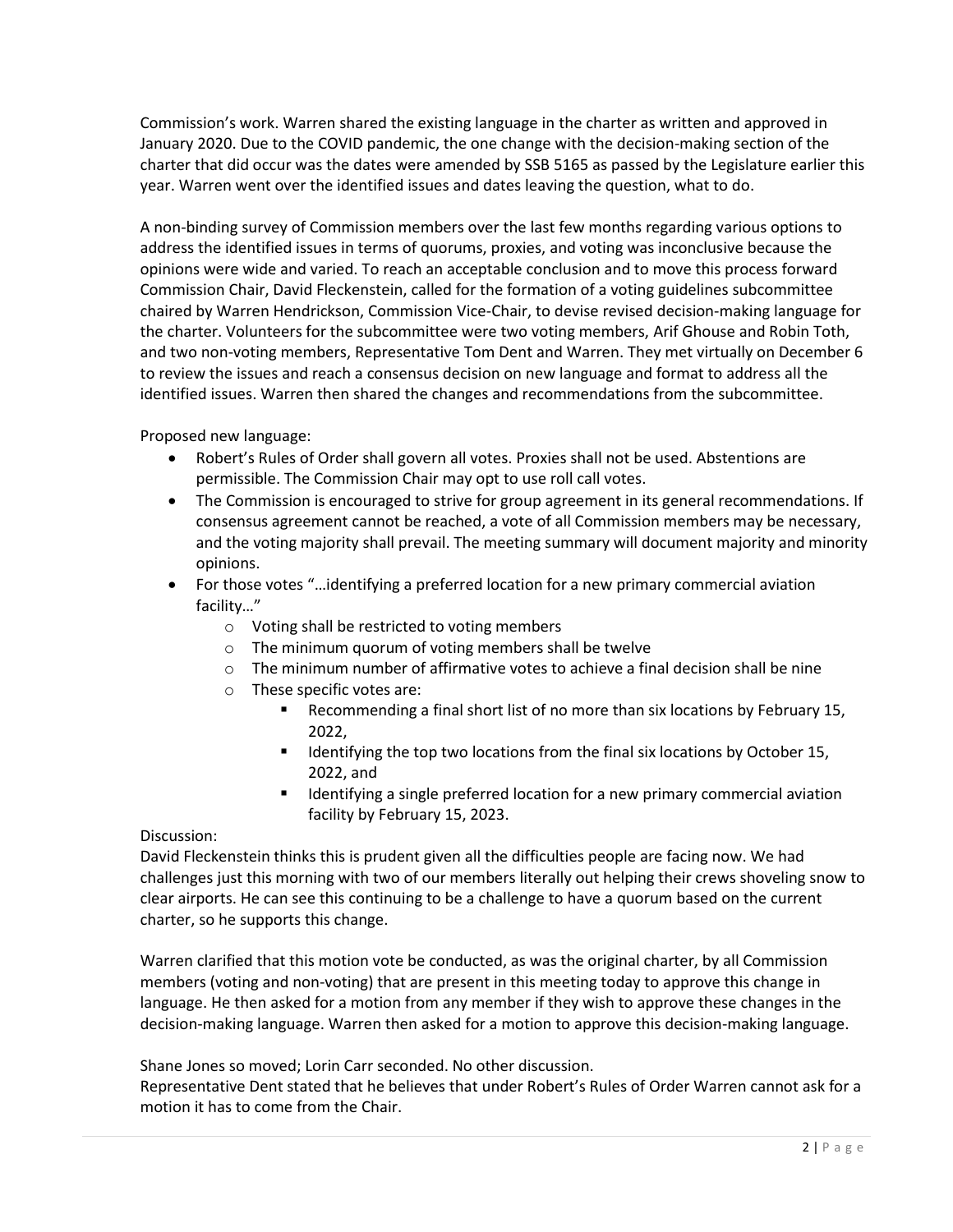To keep this clean, David Fleckenstein then started again and asked if he had a motion to approve the language as written and displayed (*PowerPt presentation and listed above*).

Shane Jones so moved; Lorin Carr seconded.

David then asked for a voice call vote: Ayes (verbal responses heard); Opposed (no response heard). David asked again for anyone opposed, no response heard. Ayes have it, motion carries.

### **Recapping Airport Analysis**

Rob Hodgman gave a quick orientation/recap on what work has been accomplished to identify airport sites which have potential to meet anticipated demand. With the strategic approach adopted by the Commission (*March 2020*) and the airport site selection factors (*July 2020*) the Commission agreed on the most resilient strategy of expanding existing airports and pursuing a greenfield site. There have been no changes to that strategy. The Commission also agreed on initial site selection factors. Using these factors, the planning staff (*WSDOT*) conducted technical analyses of a list of potential airport sites. Staff also consulted the Washington Environmental Health Disparity map and provided Commission members with a summary review of the factors for each site. Using these site selection factors, the planning staff conducted scoring and recommended a short list of airports to Commission members which was adopted (*October 2020*). This was reported to the Legislature in December 2020. This list has not changed. Throughout 2021 the Commission focused its attention on guiding principles and public outreach. Today, this recap is to have a formal vote on the six sites.

Rob shared Commission member feedback on the initial six sites as well as member feedback on additional sites which could possibly provide added capacity. Six sites were initially considered for their ability to provide commercial service but due to technical analyses and lack of sponsor support some of the six sites are best suited only for general aviation. Only one airport on the list is identified for commercial air passenger service. Two of the six have potential to provide additional air cargo capacity. The strategic approach the Commission adopted was to expand existing airports while we pursue a greenfield site for a new airport. The recent public open house results indicated strong support for expanding existing airports. There is currently no greenfield site on the list. However, that is still part of the strategy.

We recognize the Commission's recommendation to the legislature will likely supply the six airports previously reported. This recommendation will also need to mention that other sites may be needed whether they are existing airports or new greenfield sites.

The consultant will first examine unmet passenger and air cargo demand in Puget Sound communities and consider the likelihood of air carrier support for providing service to those communities. This will need to be accomplished before considering a site for expansion or development.

This is the list of sites submitted to the Legislature (*December 2020*). Based on Commission member and airport sponsor input it now includes the anticipated roles for each airport (*in paranthesis*).

- Arlington Municipal Airport (potential for additional general aviation capacity),
- Bremerton National Airport (potential for air cargo and general aviation capacity),
- Paine Field (potential for additional commercial passenger service and air cargo capacity),
- Sanderson Field (potential for additional general aviation capacity),
- South Lewis County Airport (potential for additional general aviation capacity), and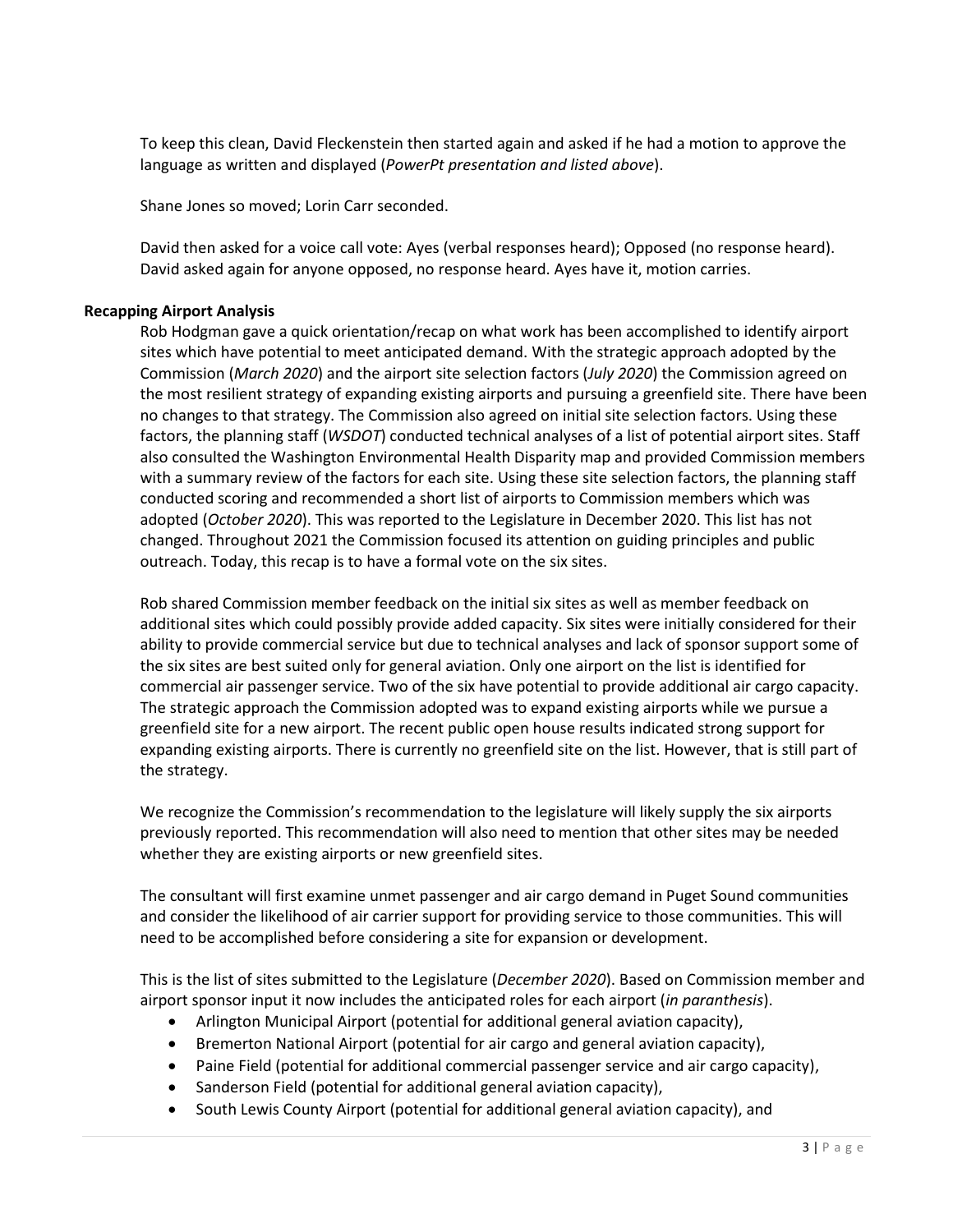• Tacoma Narrows Airport (potential for additional general aviation capacity).

As the consultant conducts technical analyses, we recognize there may be a need for additional options to be provided to the Commission. This is based on two factors, first the Paine Field forecast through 2040 is for 4.3 million passengers or roughly half, 2.15 million enplanements. Second, compared to the anticipated demand developed by the Puget Sound Regional Council Aviation Baseline Study of approximately 21 million or more enplanements it appears that Paine Field is unable to meet this level of demand. In addition, we have not found or evaluated a greenfield site and we don't know what size site we may be able to find and how much additional capacity it could provide.

# Discussion:

Senator Keiser shared that our Commission charge is to find capacity for commercial aviation so we might as well remove those that are only available for general aviation off our current consideration list. She would like to add Grant County International Airport, Moses Lake because it is a huge facility with incredible capacity. It may not be in the right place at the right time, but it deserves to be on the list just because of its physical capacity.

Representative Dent commented that Grant County International has great capacity, but he is not sure the capacity includes commercial passenger service. It definitely has capacity for air cargo, manufacturing, and things like that. But to alleviate air passenger congestion on the west side of the state, it is really not in a position to do that.

Stroud Kunkle, Commissioner from the Port of Moses Lake, agrees with Representative Dent. They are working towards more cargo activity, but passenger service would be a little difficult because of the transportation in and out.

Senator Keiser agrees with Representative Dent and Stroud. Because cargo takes up time and space at Sea-Tac that could be used for passenger service, Grant County International Airport could be part of the overall picture.

David stated we could ensure the consultant give that a solid look. We did spend a considerable amount of time during the joint air cargo study talking about how we could transfer cargo from different locations around the state. There are some things Grant County is pursuing as result of that. Rob mentioned that although this is the current list of six, there are other airports that are going to contribute to capacity and Grant County is one of those airports. They don't have to be on the list, they can contribute to capacity in other ways.

Rob mentioned that we typically talk about passenger service in this forum, but we recognize air cargo. As an update regarding the Puget Sound Regional Council Study there is an estimated 800,000 metric ton shortfall capacity by 2050. So even though we talk primarily about passenger service, WSDOT Aviation is tracking this and our consultant will look at air cargo as well.

Representative Orwall asked about the Olympia Airport as she doesn't see it on the list.

David commented that there was no sponsor support from the Port of Olympia to have Olympia Airport on the list. When we went through the initial filtering of the airports it was removed because of that. The Port could, at some point in the future, change their mind and decide they want to pursue commercial service.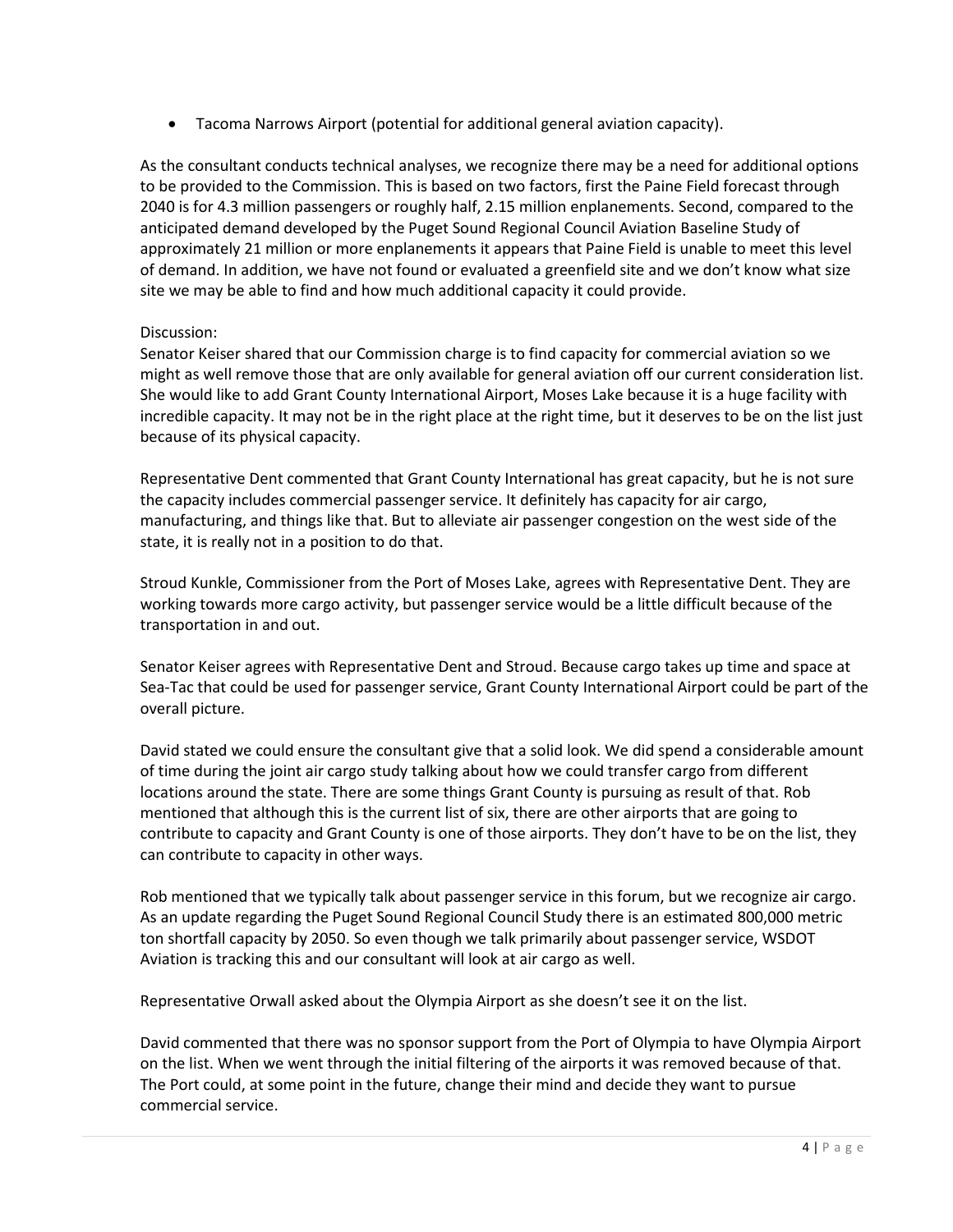Rudy commented that the previous Port Commission sent a letter and went on record and that is reflected in the results you see. The newly seated Port Commission has yet to be briefed in entirety on the work and role of the CACC. We anticipate in the next week or two there will be an opportunity to do that. Rudy does not intend to speak on behalf of the Port Commission on where this will go.

David added that many of us look at Olympia as an opportunity for Washington to be a leader in some of the emerging aircraft technology that is coming online. There could be some things that Olympia could consider in regards to advanced air mobility. It would not solve a big portion of the capacity problem, but it is an opportunity for the state to establish an airport that is going to employ a lot of this emerging technology.

Steve commented that in April we created a white paper setting out the things we would do in phase two. The first of the three things stated is we wanted to know to what extent the six airports on the list would meet the projected demand. Then he asked if our job is to find 400,000 annual operations, where are we? If we said yes to all of the airports on the list, how many annual operations would that get us?

David stated that the preponderance of the issue is commercial air passenger service and air cargo operations. The legislative intent is for us to also address general aviation capacity, but it is not as big of an issue as commercial air passenger service and air cargo. With what is on the list today, if you just want to hear shear numbers, I think Rob has already said that, but Rob can say that again.

Rob shared that the PSRC Regional Aviation Baseline Study projected between 21-25 million commercial passenger enplanements needed by 2050. This Commission is to solve for commercial passenger enplanements by 2040 but we recognize with the lag time it could be closer to 2050. There is also 800,000 metric tons of air cargo needed. After speaking with the air cargo industry partners, this is primarily a Seattle metropolitan area requirement. It has to do with travel time to the airport and the distribution centers to the customers. General aviation is part of the legislative direction, much smaller, but still an important part of the whole aviation system. Based on the current FAA approved forecast, roughly 2.15 million commercial passenger enplanements at Paine Field is anticipated. This leaves a big gap when trying to solve for 21-25 million enplanements.

David added that the strategy the Commission adopted is directly in line with what the public asked us to do; expand existing airports first before we move to a greenfield site. What is being presented today is along that strategy and we know it does not meet all of the forecasted demand. It is along the line of our strategy and in line with what people have asked us to do while we employ the consultant to fill in the gaps of what else can be done to meet the need.

Representative Dent responded if we can increase general aviation capacity away from some of the commercial airports it can take some of the load off those commercial airports not only in aircraft numbers but by moving people in other ways. General aviation is a large part of our transportation system, and it does have potential to grow in the future. If we have public money put into an airport in the Olympia/Tumwater area and they don't want to use this airport for some limited commercial passenger service, he is concerned. This is the capital city of our state and Washington is a major player in aerospace in the world. To have some commercial passenger service into our capital city is important. It could be listed maybe as limited commercial passenger service or something like that, but it is important that we keep it on the table and look at it. As our aircraft evolve, they become quieter, safer,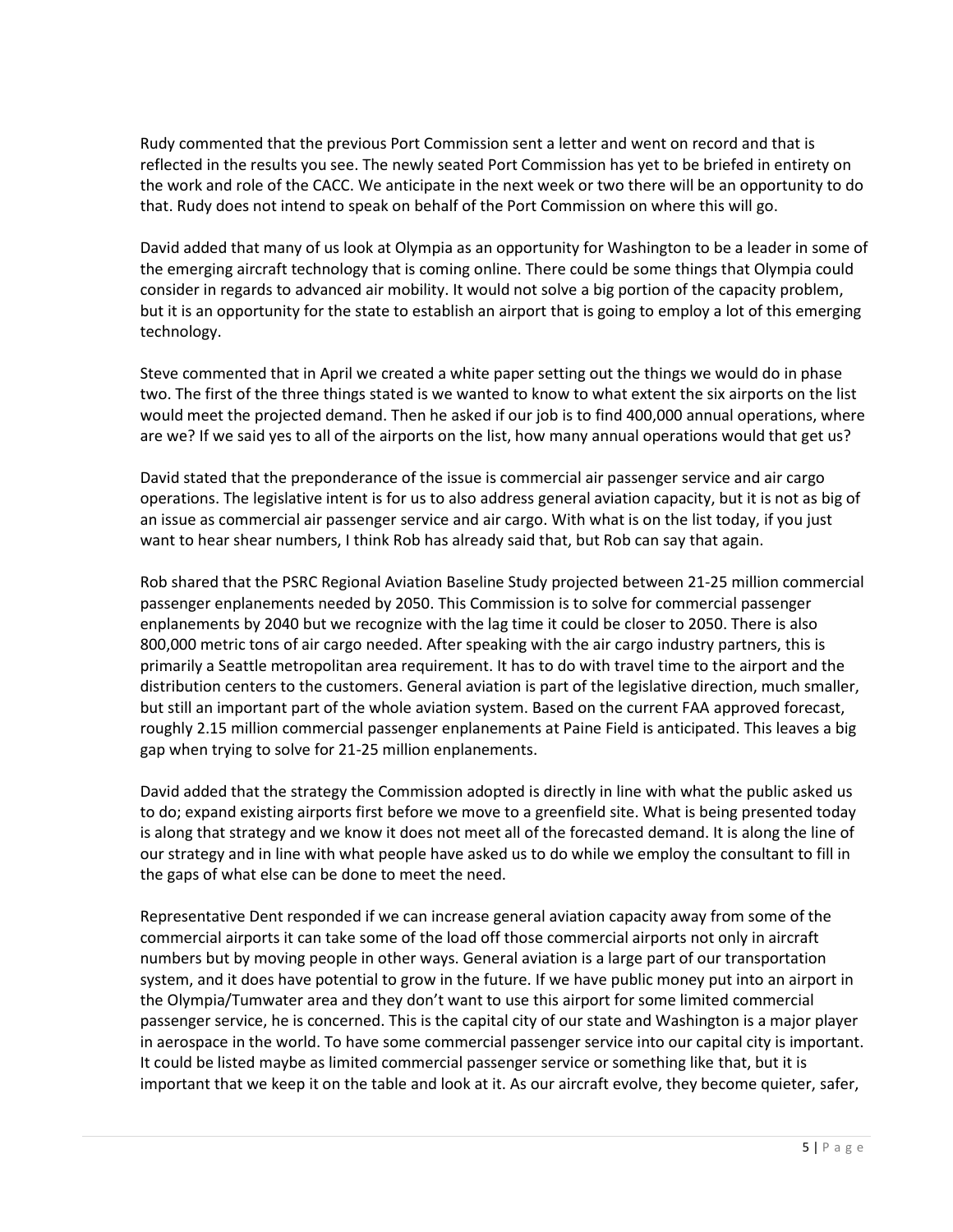and particulates and pollution will get better. Aviation is a big picture, and we need to continue to look at the big picture.

Steve is hearing that we perceive the public is demanding increased capacity at our existing airports, but he does not conclude that from the survey. We have approximately 55 percent saying do not expand or just continue to operate at existing airports. We had 45 percent response saying go ahead and expand. We should take caution and drill into the survey responses to make sure we are accurate. Also, if these six are the airports, we need to be clear on any documentation that if five of these six sites are not on the table right now, for what the public will see as the new "Sea-Tac", we need to make this very clear that these five are not. The general public may not know the difference between general aviation, commercial passenger service, and air cargo. We should be super careful about how we report this out.

### **Legislative Report**

David proposed that we have a motion that supports the list of six airports, as currently presented, with the additional caveat that we could add additional airports and/or greenfield site could be added at a later date based on future information from our Aviation consultant. He then asked for a motion from a voting member.

- Arlington Municipal Airport (potential for additional general aviation capacity),
- Bremerton National Airport (potential for air cargo and general aviation capacity),
- Paine Field (potential for additional commercial passenger service and air cargo capacity),
- Sanderson Field (potential for additional general aviation capacity),
- South Lewis County Airport (potential for additional general aviation capacity), and
- Tacoma Narrows Airport (potential for additional general aviation capacity).

Robin Toth so moved; Stroud Kunkle seconded.

#### Discussion:

Steve commented that phrasing the motion as we might add another site when the math shows we must add another site does not meet the legislative mandate.

David then suggested we amend the motion to say, we vote to approve the six airports on the list with the language provided and we will add additional airports and/or greenfield site with the recommendation as presented by our Aviation consultant.

Robin Toth moved to amend the motion; Stroud Kunkle seconded. (*As the amendment was moved and seconded by the same members, the original motion was so changed, and a formal vote can be done on the original motion as amended.*)

David proceeded with a roll-call vote.

| Joseph Braham - Yes  | Mark Englizian - Yes     | Shane Jones - Yes   |
|----------------------|--------------------------|---------------------|
| Jeffrey Brown - Yes  | David Fleckenstein - Yes | Stroud Kunkle - Yes |
| Lorin Carr - Yes     | Arif Ghouse – Yes        | Jim Kuntz – Yes     |
| Steve Edmiston - Yes | Andrea Goodpasture - Yes | Robin Toth - Yes    |
|                      |                          | Bryce Yadon - Yes   |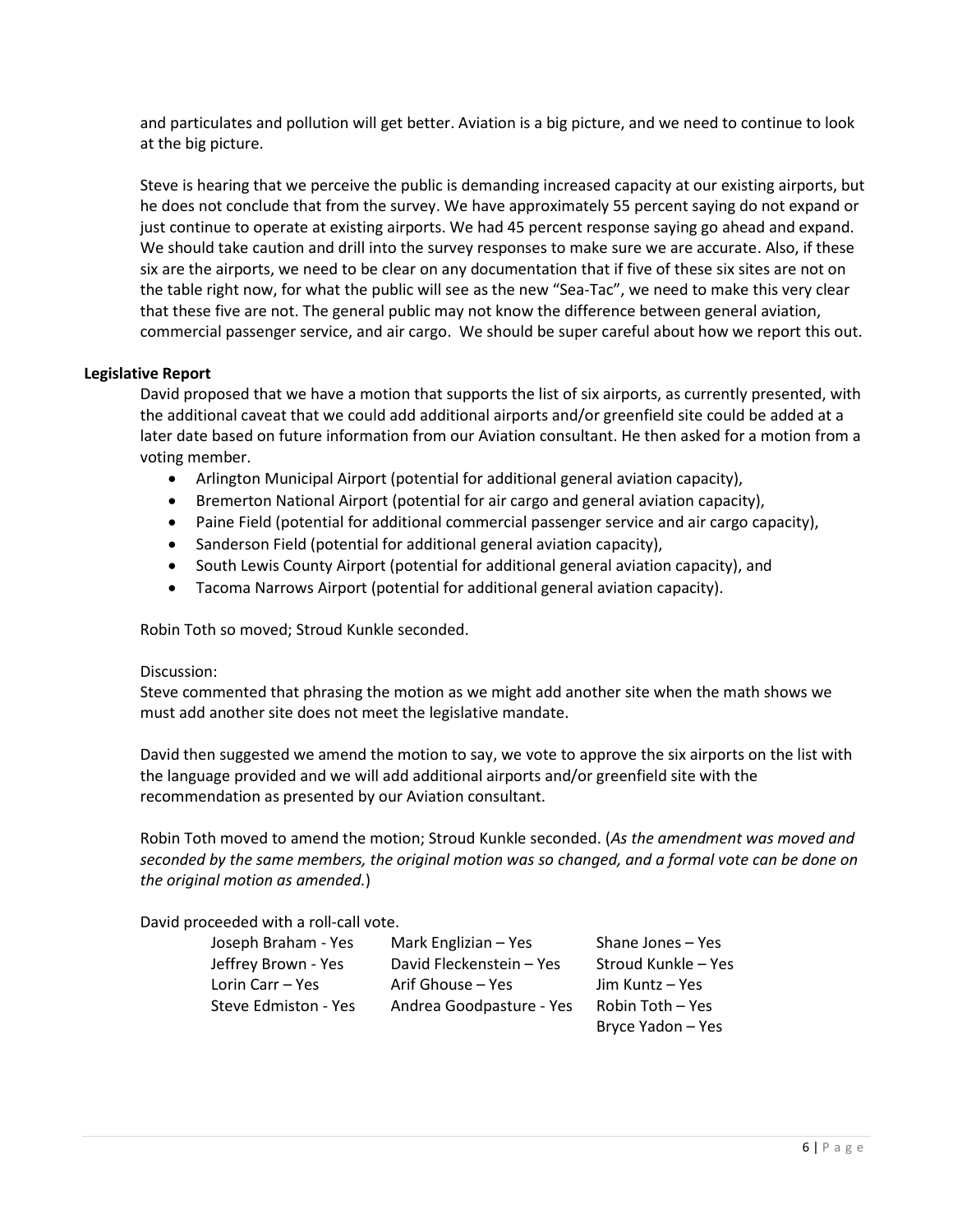### **Charter – Guiding Principles**

David spoke about the discussion which was previously tabled regarding the guiding principles which was on environmental responsibility. There have been several discussions during the meetings, and members were provided additional information on studies that were conducted across the United States and other parts of the world regarding the environment and the effects of aviation. Since this is a subsequent meeting to it being tabled, David asked if anyone on the Commission would like to make a motion to bring this back for further discussion.

Rob Hodgman so moved; Senator Keiser seconded.

David then asked for a voice call vote: Ayes (verbal responses heard); Opposed (no response heard). Ayes have it, motion carries.

Senator Keiser suggested we add direct language from the HEAL Act into this guiding principle. After the last word, "needs", we would add, "and to reduce environmental and health disparities in Washington state to improve the health of all Washington state residents." This incorporates the issues we brought forward earlier about impacts on communities that are within the boundaries of airport communities.

Senator Keiser moved to add that language; Representative Orwall seconded.

Shane asked how this works within the charter itself. His understanding is that the commercial passenger aviation aspect of the HEAL Act has an exemption due to commercial services overseen by Federal law. If that exemption doesn't belong in here and/or needed in some way, we need to reflect that fact.

David agrees, his understanding is that there are certain exclusions within the HEAL Act. These are guiding principles, not binding, but are things the Commission should consider when making their recommendations. He has no concerns with having the language in the guiding principles.

Lorin inquired, understanding this is guiding principles, as to inserting language regarding the practicality of actions or decision making. This is strictly related to accomplishing an environmental goal versus the appearance of accomplishing an environmental goal. Is there an ability to add a consideration of practical application to maximize results with practical application instead of visuals?

Representative Dent commented we are trying to come up with a solution to alleviate the expansion of Sea-Tac Airport, either expand out to other airports or a greenfield site but are we going to load ourselves down to the point we never achieve our goals? Are we putting more of a load on this Commission to achieve its goals of identifying a greenfield site or how we alleviate those issues? We need to stay in focus, if we overload ourselves with thoughts, ideas, and desires we may never get to where we want to be.

Mark suggested that the language, as given by Senator Keiser, includes the word, "reduce" which makes it sound like it is the guiding principle of the Commission to reduce something that exists in its current state. He does not believe that is part of what we are trying to solve for. He does agree that it would be helpful to add to the guiding principle to not create any further environmental and health disparities. The action word "reduce" does not seem appropriate for this Commission.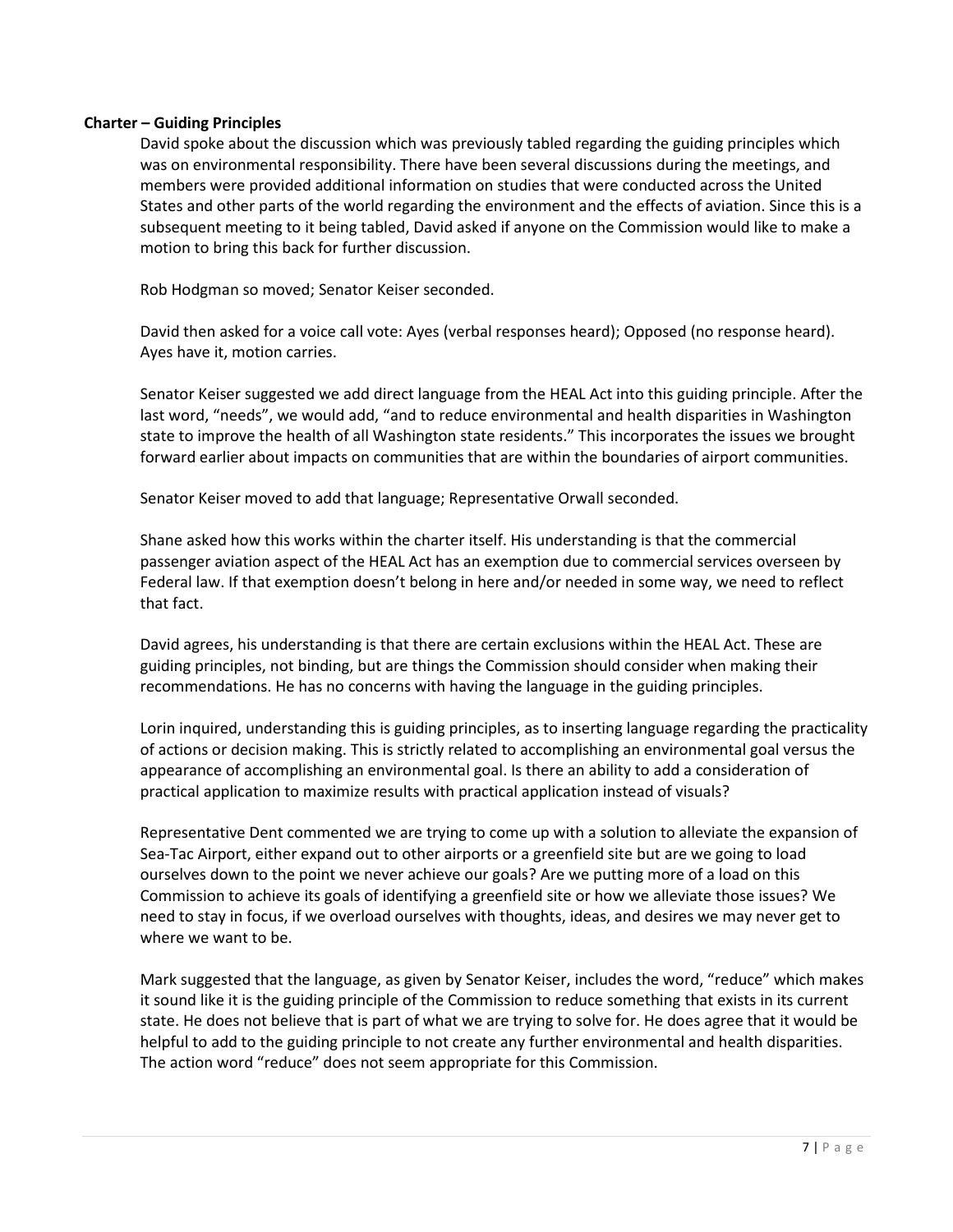Warren sees the additional language not charging the Commission to do something but that we are embracing the practice of environmental sustainability helping to ensure today's population's needs are met and helps to reduce environmental and health disparities. He thinks this is something the Commission should embrace, and he does not see this as something we are being charged with as a direct responsibility.

David asked if Senator Keiser wanted to amend the motion before he calls for a vote. Senator Keiser called for the question on her original motion.

David called for a roll-call vote.

| Joseph Braham - Yes     | Mark Englizian - Abstain     | Shane Jones - Abstain    |
|-------------------------|------------------------------|--------------------------|
| Jeffrey Brown - Abstain | David Fleckenstein - Yes     | Stroud Kunkle - Abstain  |
| Lorin Carr - Abstain    | Arif Ghouse - Abstain        | Jim Kuntz - Abstain      |
| Steve Edmiston - Yes    | Andrea Goodpasture - Abstain | Robin Toth - Yes         |
| Bryce Yadon - Yes       | Rep. Tom Dent - Yes          | Warren Hendrickson - Yes |
| Robert Hodgman - Yes    | Sen. Karen Keiser - Yes      | Rep. Tina Orwall - Yes   |
| Robert Rodriguez - Yes  | Jason Thibedeau - Abstain    | Kerri Woehler - Yes      |

Motion carries with 12 in favor and 9 abstentions.

#### **Wrap Up**

- PRR, Aviation's consultant, would like to hold a webinar February 16 to discuss the results of the online open house. Commission members have received the results and they will be posted to the website.
- There will be a spring update from the Aviation System Plan consultant.
- The next CACC formal meeting will tentatively be June 2022.
- Commission member comments:
	- $\circ$  Rob commented that this is a normal Aviation System Plan. However, much of what is in the Federal Aviation Administration's circular aligns very well with the interest of the CACC. The FAA has agreed to fund an added level of effort in order to do a site feasibility study, that is where the greenfield site selection comes in. This will happen over a period of three years with three separate FAA grants. So, part of the reason the next meeting being in June is because we only have a small amount of funding to get started and in the near term, we are focusing primarily on the most important topics to the CACC. We will not be able to do a deep dive until after that.
	- $\circ$  David added we front-loaded many things with the consultant that we thought was important work to the Commission.
	- $\circ$  Warren commented that as we commence 2022 and we look ahead one year from now where we will be making final decisions and as a result of today's meeting and thorough discussion, he had two thoughts. First and foremost, the herculean nature of the task before us. This is a huge task to be able to ensure the economic lifeblood of the state and to meet future capacity at multiple levels. Certainly, the critical thinking and thought that goes into this is huge. The second piece, he is reminded again from the comments and discussion today that we definitely have the right people at the table. Everybody brings thoughts and perspectives that are valuable to the process and valued by each of us. He wanted to congratulate ourselves for our participation, continuing presence, and the work that remains ahead of us.
	- $\circ$  David stated the staff owes the Commission a couple things. We need to go back and modify the charter based on what was approved today and get that back out to the Commission members